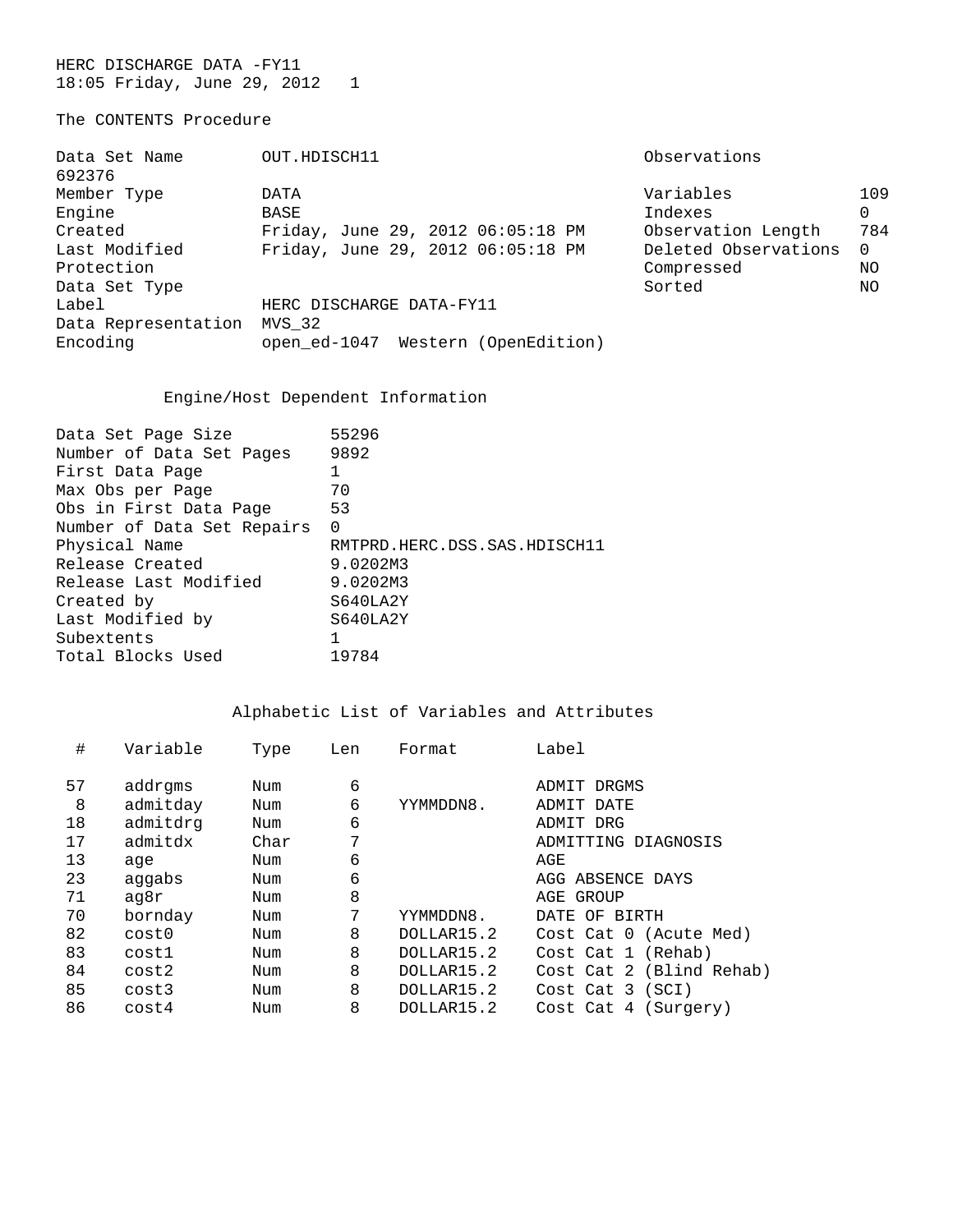# The CONTENTS Procedure

| $\#$        | Variable  | Type | Len            | Format     | Label                       |
|-------------|-----------|------|----------------|------------|-----------------------------|
| 87          | cost5     | Num  | 8              | DOLLAR15.2 | Cost Cat 5 (Psych)          |
| 88          | cost6     | Num  | 8              | DOLLAR15.2 | Cost Cat 6 (Sub Abuse)      |
| 89          | cost7     | Num  | 8              | DOLLAR15.2 | Cost Cat 7 (Inter Med)      |
| 90          | cost8     | Num  | 8              | DOLLAR15.2 | Cost Cat 8 (Dom)            |
| 91          | cost9     | Num  | 8              | DOLLAR15.2 | Cost Cat 9 (Nursing)        |
| 92          | cost10    | Num  | 8              | DOLLAR15.2 | Cost Cat 10 (PRRTP)         |
| 93          | cost11    | Num  | 8              | DOLLAR15.2 | Cost Cat 11 (ICU)           |
| 94          | cost999   | Num  | 8              | DOLLAR15.2 | Cost Cat 999 (Unidentified) |
| 95          | cst_meth  | Num  | 8              |            | Cost Method                 |
| 43          | dao_fd    | Num  | 8              |            | ALL OTHER FIX DIR COST      |
| 44          | dao_fi    | Num  | 8              |            | ALL OTHER FIX IND COST      |
| 63          | dao_tot   | Num  | 8              |            | TOTAL OTHER COST            |
| 45          | dao_vd    | Num  | 8              |            | ALL OTHER VAR COST          |
| 51          | dao_vl4   | Num  | 8              |            | ALL OTHER VL4 COST          |
| 52          | dao_vl5   | Num  | 8              |            | ALL OTHER VL5 COST          |
| 73          | days      | Num  | 8              |            | <b>DAYS</b>                 |
| 15          | dbedsect  | Char | $\overline{a}$ |            | PTF DISCH TRTNG SPCLTY      |
| 64          | dcst_fd   | Num  | 8              |            | TOTAL FIX DIR COST          |
| 65          | dcst_fi   | Num  | 8              |            | TOTAL FIX IND COST          |
| 67          | dcst_tot  | Num  | 8              |            | TOTAL COST                  |
| 66          | dcst_vd   | Num  | 8              |            | TOTAL VAR COST              |
| 20          | dis_dispo | Char | 2              |            | DISCHARGE DISPOSITION       |
| 21          | dis_place | Char | $\overline{2}$ |            | DISPOSITION PLACE           |
| 72          | disch     | Num  | 8              |            | DISCHARGES                  |
| 79          | dischmd   | Char | 11             |            | Discharge MD                |
| $\mathsf 9$ | disday    | Num  | 6              | YYMMDDN8.  | DISCHARGE DATE              |
| 81          | dismdnpi  | Char | 15             |            | DISCH MD NPI                |
| 80          | dismdpt   | Char | 7              |            | DISCH MD PT                 |
| 32          | dlab_fd   | Num  | 8              |            | LAB FIX DIR COST            |
| 33          | dlab fi   | Num  | 8              |            | LAB FIX IND COST            |
| 60          | dlab_tot  | Num  | 8              |            | TOTAL LAB COST              |
| 35          | dlab_unt  | Num  | 6              |            | LAB TESTS                   |
| 34          | dlab_vd   | Num  | 8              |            | LAB VAR COST                |
| 24          | dnur_fd   | Num  | 8              |            | BED DAY FIX DIR COST        |
| 25          | dnur_fi   | Num  | 8              |            | BED DAY FIX IND COST        |
| 58          | dnur_tot  | Num  | 8              |            | TOTAL BED DAY COST          |
| 27          | dnur_unt  | Num  | 6              |            | BED DAYS                    |
| 26          | dnur_vd   | Num  | 8              |            | BED DAY VAR COST            |
| 76          | dod_flag  | Char | $\mathbf 1$    |            | DOD Flag                    |
| 40          | dpha_fd   | Num  | 8              |            | PHA FIX DIR COST            |
| 41          | dpha_fi   | Num  | 8              |            | PHA FIX IND COST            |
| 62          | dpha_tot  | Num  | 8              |            | TOTAL PHA COST              |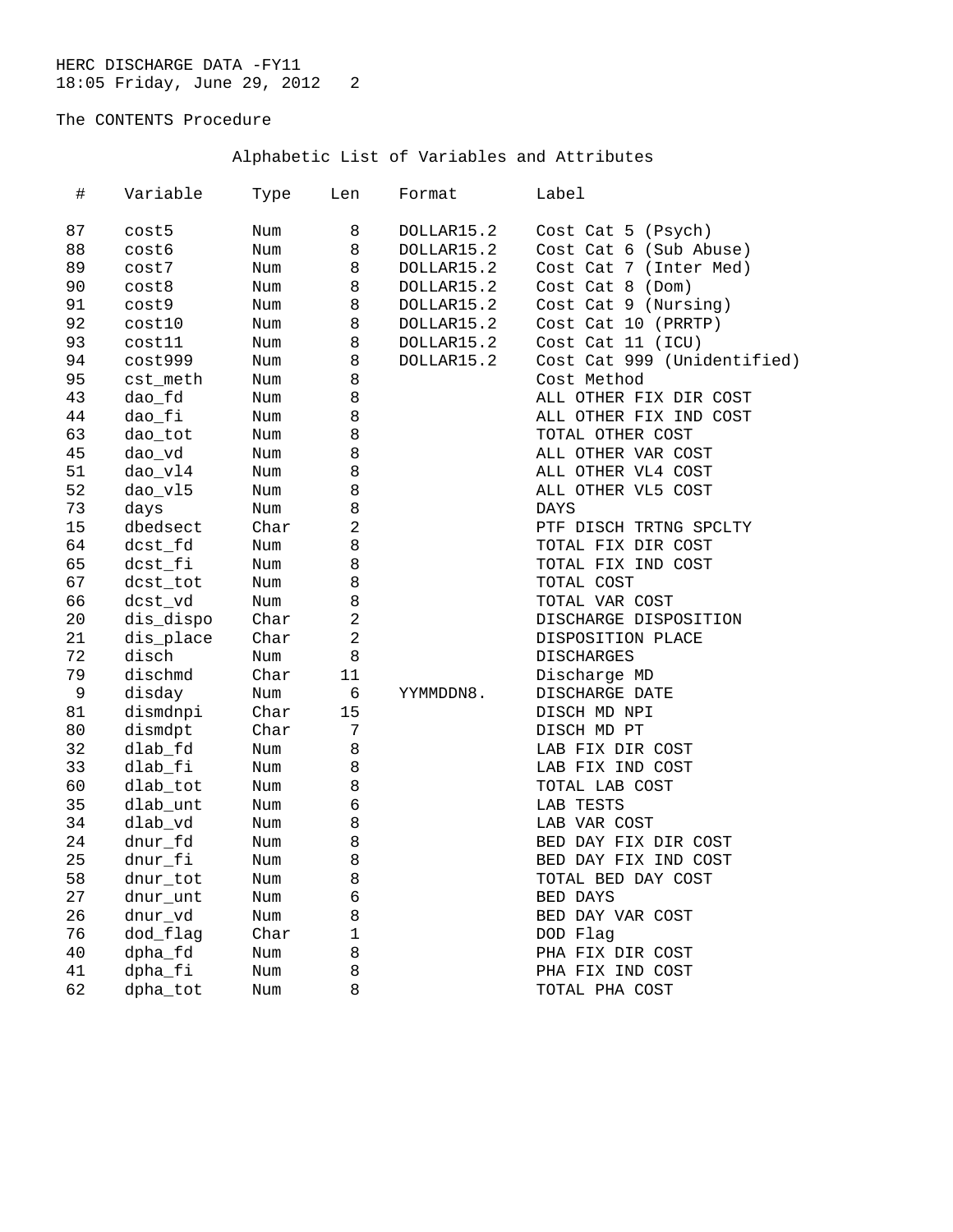# The CONTENTS Procedure

| #   | Variable          | Type | Len            | Format  | Label                         |
|-----|-------------------|------|----------------|---------|-------------------------------|
| 42  | dpha_vd           | Num  | 8              |         | PHA VAR COST                  |
| 46  | dpha_vs           | Num  | 8              |         | PHARMACY VARIABLE SUPPLY COST |
| 36  | drad fd           | Num  | 8              |         | RAD FIX DIR COST              |
| 37  | drad_fi           | Num  | 8              |         | RAD FIX IND COST              |
| 61  | drad_tot          | Num  | 8              |         | TOTAL RAD COST                |
| 39  | drad_unt          | Num  | 6              |         | RAD EXAMS                     |
| 38  | drad_vd           | Num  | 8              |         | RAD VAR COST                  |
| 49  | drad_vl4          | Num  | 8              |         | RAD VL4 COST                  |
| 50  | drad vl5          | Num  | 8              |         | RAD VL5 COST                  |
| 10  | drq               | Num  | 6              |         | DISCHARGE DRGMS               |
| 28  | dsur fd           | Num  | 8              |         | SUR FIX DIR COST              |
| 29  | dsur_fi           | Num  | 8              |         | SUR FIX IND COST              |
| 59  | dsur_tot          | Num  | 8              |         | TOTAL SUR COST                |
| 31  | dsur unt          | Num  | $\epsilon$     |         | SUR OPERATING DAYS            |
| 30  | dsur_vd           | Num  | 8              |         | SUR VAR COST                  |
| 47  | dsur_vl4          | Num  | 8              |         | SURG VL4 COST                 |
| 48  | dsur_v15          | Num  | 8              |         | SURG VL5 COST                 |
| 53  | dsurgimp          | Num  | 8              |         | SURGERY IMPLANT COST          |
| 69  | dxlsf             | Char | $\epsilon$     |         | PRIMARY DX LOS                |
| 68  | dxprime           | Char | 6              |         | PRINCIPAL DIAG                |
| 6   | enc_num           | Char | 11             |         | ENCOUNTER NUMBER              |
| 19  | enrlprty          | Char | $\overline{2}$ |         | ENROLL PRIORITY               |
| 5   | fp                | Num  | 6              |         | FISCAL PERIOD                 |
| 4   | fy                | Num  | $\epsilon$     |         | FISCAL YEAR                   |
| 74  | fydays            | Num  | 8              |         | DAYS IN FY                    |
| 22  | los               | Num  | $\epsilon$     |         | LENGTH OF STAY                |
| 96  | $_{\text{los0}}$  | Num  | 8              | COMMA6. | Los Cat 0 (Acute Med)         |
| 97  | los1              | Num  | 8              | COMMA6. | Los Cat 1 (Rehab)             |
| 98  | $_{\text{los2}}$  | Num  | 8              | COMMA6. | Los Cat 2 (Blind Rehab)       |
| 99  | loss3             | Num  | 8              | COMMA6. | Los Cat 3 (SCI)               |
| 100 | loss4             | Num  | 8              | COMMA6. | Los Cat 4 (Surgery)           |
| 101 | los5              | Num  | 8              | COMMA6. | Los Cat 5 (Psych)             |
| 102 | los6              | Num  | 8              | COMMA6. | Los Cat 6 (Sub Abuse)         |
| 103 | $_{\text{los}}$   | Num  | 8              | COMMA6. | Los Cat 7 (Inter Med)         |
| 104 | loss8             | Num  | 8              | COMMA6. | Los Cat $8$ (Dom)             |
| 105 | $_{\text{los9}}$  | Num  | 8              | COMMA6. | Los Cat 9 (Nursing)           |
| 106 | $_{\text{los}10}$ | Num  | 8              | COMMA6. | Los Cat 10 (PRRTP)            |
| 107 | $_{\text{los}11}$ | Num  | 8              | COMMA6. | Los Cat $11$ (ICU)            |
| 108 | loss999           | Num  | 8              | COMMA6. | Los Cat 999 (Unidentified)    |
| 109 | los_meth          | Num  | 8              |         | LOS Method                    |
| 77  | mpi               | Num  | 8              |         | Master Patient Index          |
| 55  | oefoif            | Char | $\mathbf{1}$   |         | OEFOIF                        |